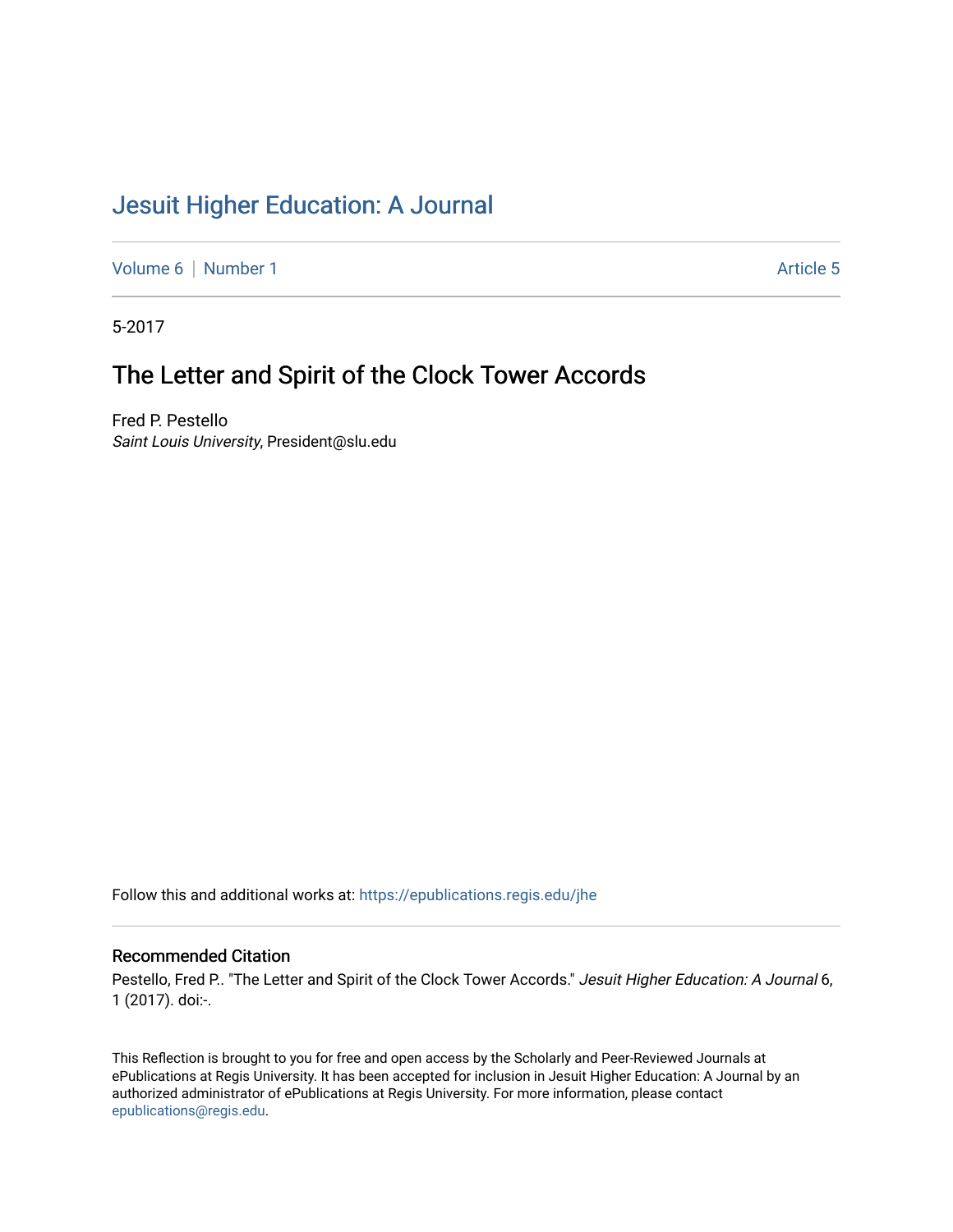## **The Letter and Spirit of the Clock Tower Accords**

Fred P. Pestello President Saint Louis University President@slu.edu

*Dr. Fred Pestello is the president of Saint Louis University (SLU). He is Jesuit educated and has spent all of his over 30-year career in Catholic higher education as a faculty member, a vice president of an academic senate, a department chair, an associate dean, a provost, a senior vice president for educational affairs, and a president. His academic training is as a sociologist. Pestello was inaugurated as SLU's first permanent lay president just ten days prior to the occupation of the campus by protestors and on the heels of a difficult period in SLU's history. In August 2014, after Michael Brown was killed in Ferguson and protests erupted, SLU held a vigil calling for peace and justice. At the vigil, Pestello called for dialogue and promised that in the fall, SLU would host scholarly fora where concerns such as poverty, violence, and racial disparity would be explored by members of the campus and greater St. Louis communities. An occupation of the campus is surely not what he had in mind, but that is what was to come.*

*Pestello's reflection focuses not on the events of Occupy SLU, but on its aftermath. An agreement known as the Clock Tower Accords ended the occupation. Two weeks later, Pestello received a [note of thanks](http://media.bizj.us/view/img/4285021/holder-letter-to-pestello-10-2014.pdf) from U.S. Attorney General Eric Holder. The letter closed with the following statement: "Your leadership in a time of great difficulty has been nothing short of exemplary, and it provides an instructive model of inclusion and empowerment. I want to thank you, once again, for your dedication to peace. Our nation will continue to rely on you, and other principled leaders throughout the area, to help us reduce tensions, confront long-simmering conflicts, and to achieve lasting peace and justice for the people of St. Louis." The Clock Tower Accords commit SLU to various efforts to advance diversity, inclusion, and educational and economic opportunity for people of color on campus and in St. Louis. Pestello's reflection highlights progress towards these*  ends. It also admits challenges and failures, and calls for all of us to be inspired – by the spirit of those who occupied the *campus – to work for justice.* 

It took two days of intense and committed discussions for protest leaders, key faculty, and me to agree about how Saint Louis University would publicly rededicate itself to racial equity and justice. And with that, six days of campus demonstrations and teach-ins came to a peaceful and constructive resolution — a stark contrast to the pervasive racial enmity that played out elsewhere in the nation and throughout the history of student protests.

The Clock Tower Accords committed SLU to 13 distinct but interrelated pursuits to advance diversity, inclusion, and educational and economic opportunity for people of color on campus and in St. Louis. In the two and a half years that have passed since the occupation concluded, the University's fulfillment of our written commitments is vexingly difficult.

The primary reasons are similar to those that provoked the protests in the first place: remedying structural barriers to an inclusive University is complex and protracted work, the challenge of

maintaining focus in the midst of other pressures, and the lack of consensus and resources for concrete action items. Accountability rests with everyone at the University, and most importantly, as president, with me. While we have struggled to fulfill the Accords in letter exactly as written, the SLU community has embraced the spirit of the Accords and made great strides in small ways that have contributed to a palpable cultural shift.

The advancement of diversity and inclusion at SLU — and our actions to address each item in the Accords — is not the sole responsibility of one person, one school, or one division. It takes all of us to change an institution, which like our society was built upon a system of inequality. It is easier to support diversity and inclusion in thought and then let others worry about the hard work. It is easier to be distracted by other tasks one has to do. But it is also easier to



## **Occupy SLU Collection**

[Beabout & Wilson,](http://epublications.regis.edu/jhe/vol6/iss1/4/) Introduction and **Overview** 

White, *In the Light of Michael Brown: [Living the Mission of](http://epublications.regis.edu/jhe/vol6/iss1/2/)  a Jesuit University* 

Hagerty, S.J., *Veterans, the Flag, and Protest: [Facilitating Dialogue](http://epublications.regis.edu/jhe/vol6/iss1/1/)  at Jesuit Institutions*

Pestello, *The Letter and Spirit of the [Clock Tower Accords](http://epublications.regis.edu/jhe/vol6/iss1/5/)* 

Beabout & Wilson, *Occupy SLU: Exchange, Entrepreneurship, [Virtue, Jesuit Charism](http://epublications.regis.edu/jhe/vol6/iss1/6/)*

Lucas et al., *The Impact of Flag Desecration on Social Justice Movements: The [Case of Occupy SLU](http://epublications.regis.edu/jhe/vol6/iss1/7/)* 

Linsenmeyer & Lucas, *Student [Development During](http://epublications.regis.edu/jhe/vol6/iss1/9/) the Occupy SLU Movement Through the Lens of Perry* 

Bradley, *For the [Greater Glory of](http://epublications.regis.edu/jhe/vol6/iss1/8/)  Whom?: A Perspective on Occupy SLU*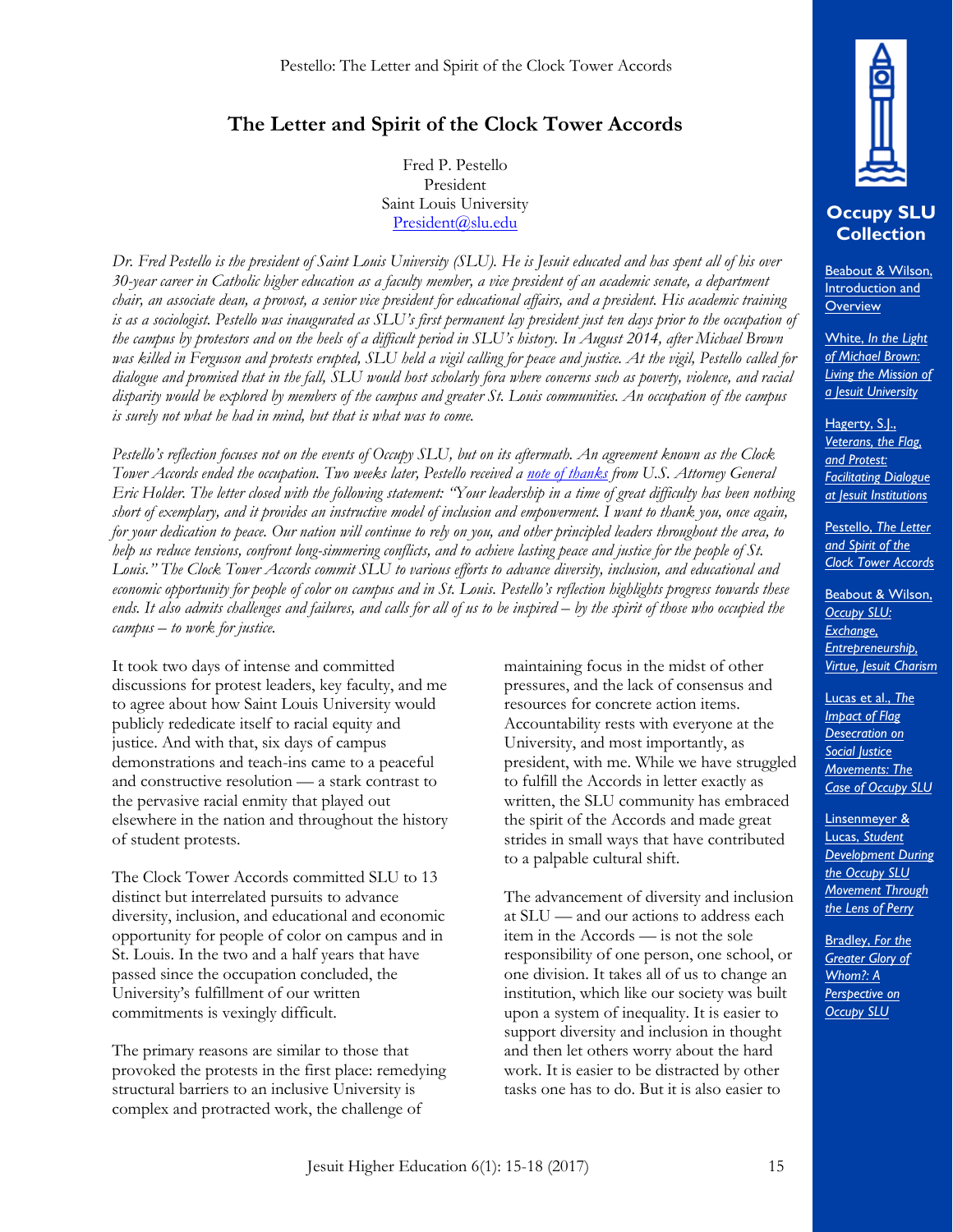be inattentive to the incremental progress made in the context of the larger narrative.

Clearly, the legacy of the Accords is complex. Progress is difficult to chart, and objectives addressing systematic issues require nuanced thinking and input from a wide array of people for the results to be transformative.

Most agree that diversity and inclusion bring fuller insights and benefits to the Academy, by strengthening study groups, research teams, clinical practice, classrooms, and social interaction. At SLU, our Jesuit and University missions are not only enriched by diversity and inclusion, they depend on it. "The pursuit of truth" rests on hearing from all voices.

New, inclusive advisory groups composed of representatives from constituencies across campus were created. Now, there is less distance between the challenges students have on a day-to-day basis and executive leadership. The encampment formally ended with the signing of the Accords in the administrative boardroom. In each challenging situation since, key groups have been invited back to that table.

For protest leaders, other students, faculty, and administrators, the lack of progress on some Accords can be disappointing. Especially because, in the weeks following the protest, there was a new vibrancy on campus about the roles that each of us have in fostering a welcoming community for all. Despite this frustration, failure in letter is not failure in spirit. Still, the Accords must be consciously and actively pursued. We must refuse to regress into a familiar path that maintains exclusion and inequality.

### **The Spirit of the Accords Has Blazed and Flickered**

The occupation was led by black students and community members, and as such, black voices and issues became part of discussions in new and important ways. The prevalence of conversations on systems of inequality and social injustice in classrooms, dining halls, and residence hall rooms increased. Students, staff, and faculty created formal and informal opportunities for sensitive conversations to deepen respect for one other and worked together to address racial disparities on and off campus. Art exhibits, music, and film drew people further into discussions, challenging presumptions and fostering unity. These initiatives — all living the spirit of the Accords — enriched and empowered participants. They certainly had that impact on me.

The Safe Space program held in College Church the night the Ferguson grand jury announced the non-indictment was staffed by more than 80 volunteers and visited by about 200 people. "The lines between students and faculty, volunteer and visitor disappeared," organizers reported to me. "They were co-partners in staffing the Safe Space and the on-going discussions. They connected and struggled together to make sense of the grand jury decision and explore larger issues of racial inequity, interracial dialogue, political action, and injustice."

Lunch-hour discussions such as "A House Divided Against Itself Cannot Stand," hosted by the Faith and Justice Collaborative, were held that November. Another presentation, "We Are All Criminals," apprised some 200 attendees of the barriers and social stigma created by criminal records by asking the question, "What have you had the luxury to forget?" In 2015, SLU hosted a "Jesuits and Race" symposium, followed by a "Race, Faith, and Justice" conference and an "African Americans and the West" symposium a year later. In 2017, we will host a conference on slavery, and co-sponsor and host the Diversity Awareness Partnership's Annual Diversity Summit.

An inventory of SLU's work in the St. Louis community was compiled over the summer of 2015 and reported online. It detailed hundreds of academic, research, and volunteer programs in St. Louis and throughout neighboring communities, some more than 150 miles from the city.

Shortly after the one-year anniversary of the Accords, Dr. Jonathan Smith, Vice President for Diversity and Community Engagement, and I reached out to the SLU community to solicit thoughts about how the University could be more welcoming and inclusive for all people: those of color, of other faiths, with disabilities, and of all sexual and gender identities. Our goal was to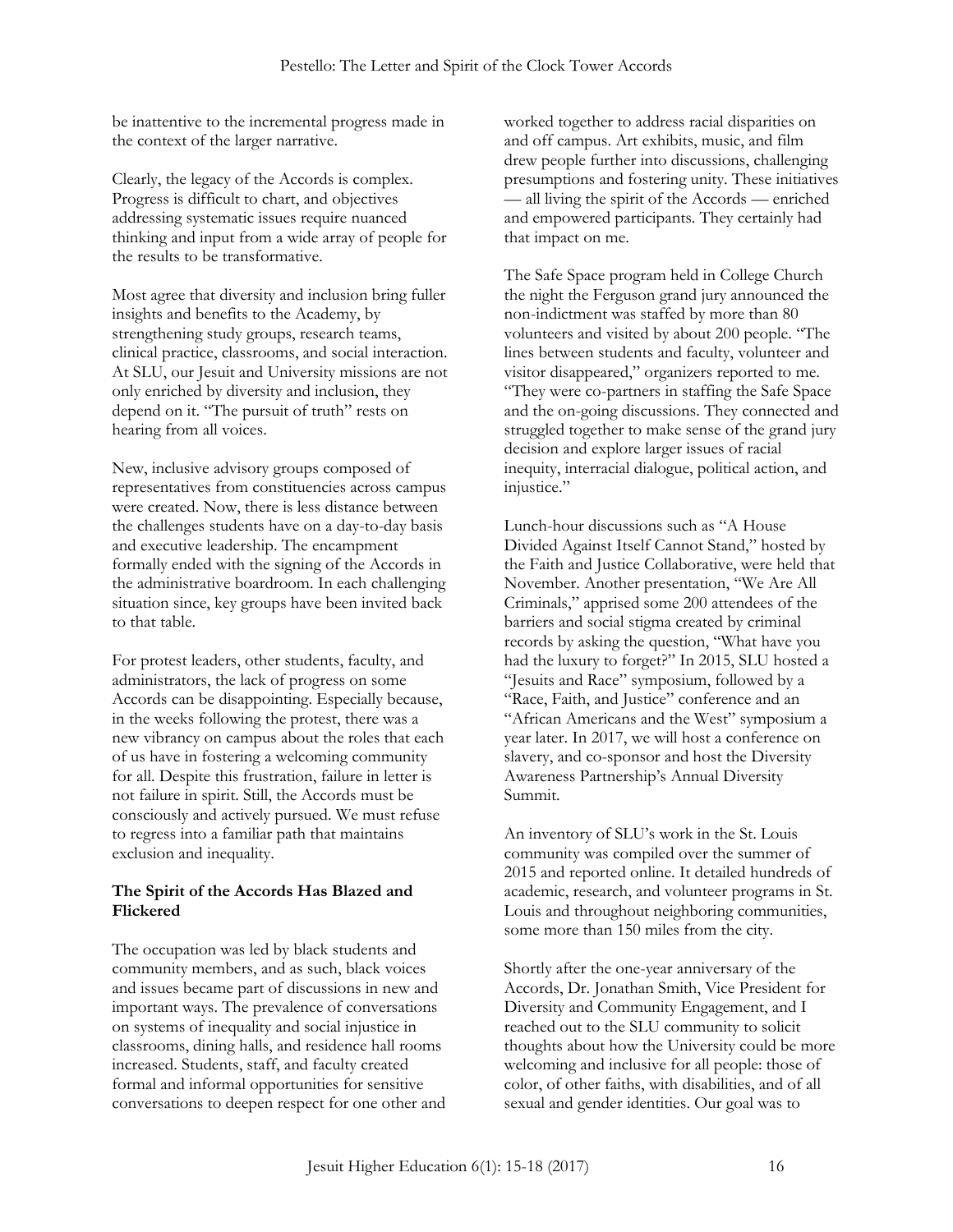promote further discussion and action within our SLU community.

The request was a catalyst for renewed and earnest conversations. Again, student groups, academic departments, administrative functions, and individuals convened formal and informal meetings, and we received dozens of pages of submissions. Many were deemed ideas we ought to do. Proponents determined that some ideas were so pragmatic and of potentially high impact they would be implemented within their department or function. This initiative was outstanding.

Today, it is critical to continue to foster and sustain these kinds of interdisciplinary efforts campus wide, including at the schools that have been less prominent in their engagement on racial equity. Dr. Smith often speaks of SLU taking a dialogic approach to inclusion, by which intergroup dialogues highlight our shared values, as well as extol our differences in individual life experiences. SLU has worked to embrace this model not only with respect to the Accords, but also in respect to the wide variety of crises the campus has faced since. Again this past fall, we faced difficult situations regarding bias, hate speech, and marginalization on our campus and in our country. In these times, I repeatedly reflected on the occupation.

The protest and the resulting Accords fundamentally changed the way the University approaches crisis situations and our response to concerns from our community. Across our campuses, more voices and opinions are shared in decision making, which results in a more thoughtful consideration of what we say (or do not say) and what actions we take (or do not take). Decisions may take longer to arrive at, but they are better because of this proactive approach. The experiences gained from the demonstration have contributed to new relationships and collaborations, created new group structures, and further enshrined our commitment to solidarity. These may not come across as monumental changes, but their impact cannot be overstated.

### **The Letter of the Accords Has Yet to Be Fulfilled**

Our efforts on the Accords, while insufficient in some regards, have resulted in real material progress at SLU writ large.

One Accord created the position Special Assistant to the President for Diversity and Community Engagement, which has since been elevated to Vice President for Diversity and Community Engagement. In July 2015, Dr. Jonathan Smith left the classroom he loved to assume those responsibilities. He immediately started leveraging his long-standing relationships with faith leaders and community activists in St. Louis and defining our priorities in order to become a better neighbor. He also initiated conversations with students, staff, and faculty about opportunities to promote equity and inclusion.

Through a Speakers Series Grant, the Office of Diversity and Community Engagement (ODCE) provides financial support each semester for speakers on topics of diversity. Community organizations, student groups, and academic departments have brought in a broad range of scholars, speakers, and performers such as Diane Nash, Laverne Cox, and Nikki Giovanni. As more events occur and collaboration grows, we hope the programs will reach an increasingly broader audience.

The African American studies program received a permanent increase in funding to support research and professional development of faculty and to underwrite service trips for students. The Black Student Alliance was also given a prime space in our student center to make their own with assistance from the ODCE and the Division of Student Development.

It has been easier to achieve and measure these concrete actions compared to the cultural and structural shifts desired. This is partly because they are largely discrete actions under the administration's direct control. They are not subject to committee deliberations, to agreement on direction, or to sustained and difficult effort across a range of individuals who must remain committed and focused. Many of them have not required new resources, which are difficult to find